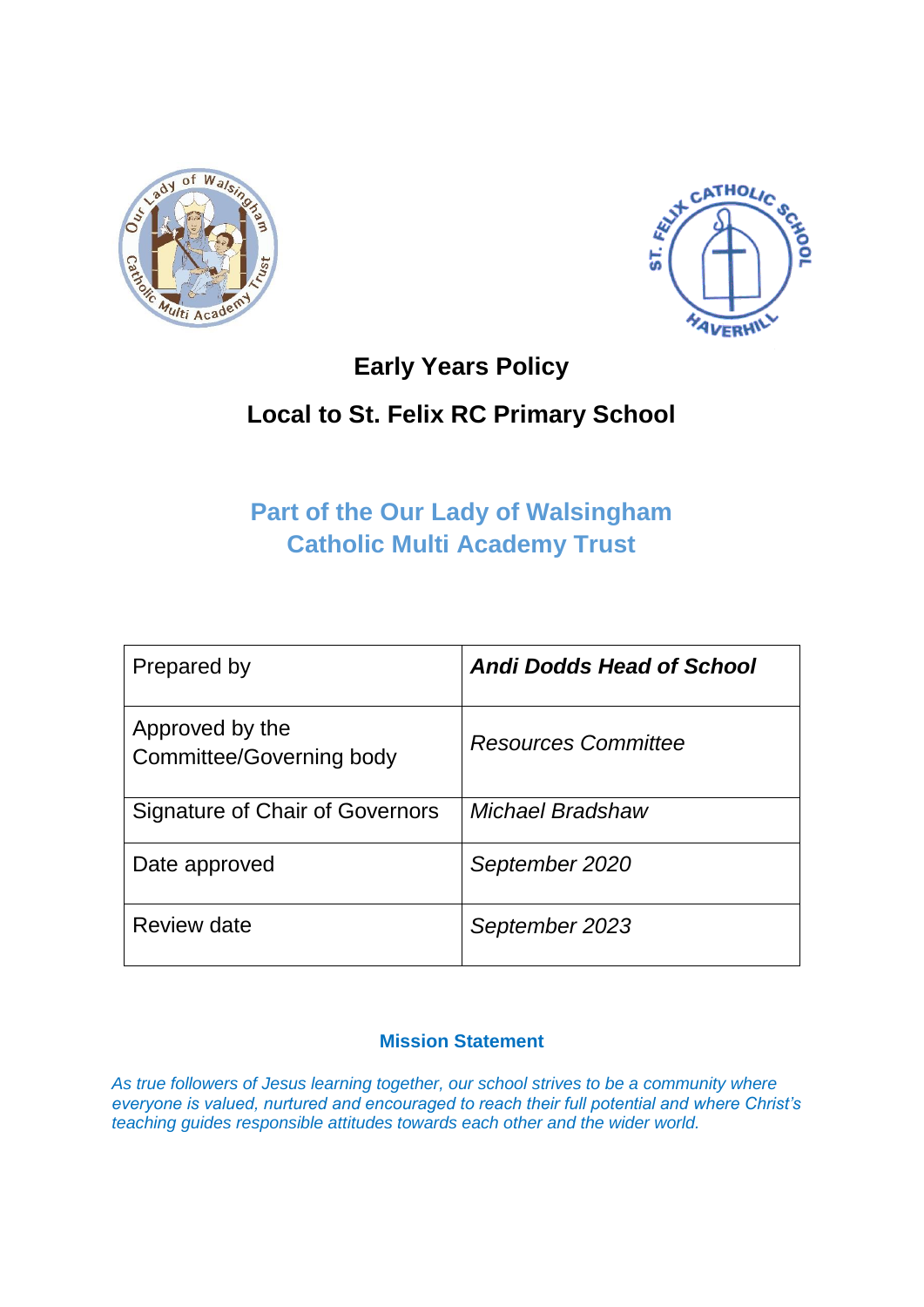## **Contents:**

**[Statement of intent](#page-2-0)** 

- 1. Legal framework
- 2. Aims
- 3. Roles and responsibilities
- 4. [Learning and development](#page-6-0)
- 5. Enabling Environments
- 6. [The learning environment and outdoor spaces](#page-8-0)
- 7. [Assessment](#page-8-1)
- 8. [Safeguarding and welfare](#page-9-0)
- 9. [Use of digital](#page-9-1) devices
- 10. Health and safety
- 11. [Staffing](#page-10-0)
- 12. [Parental involvement](#page-11-0)
- 13. [Transition periods](#page-11-1)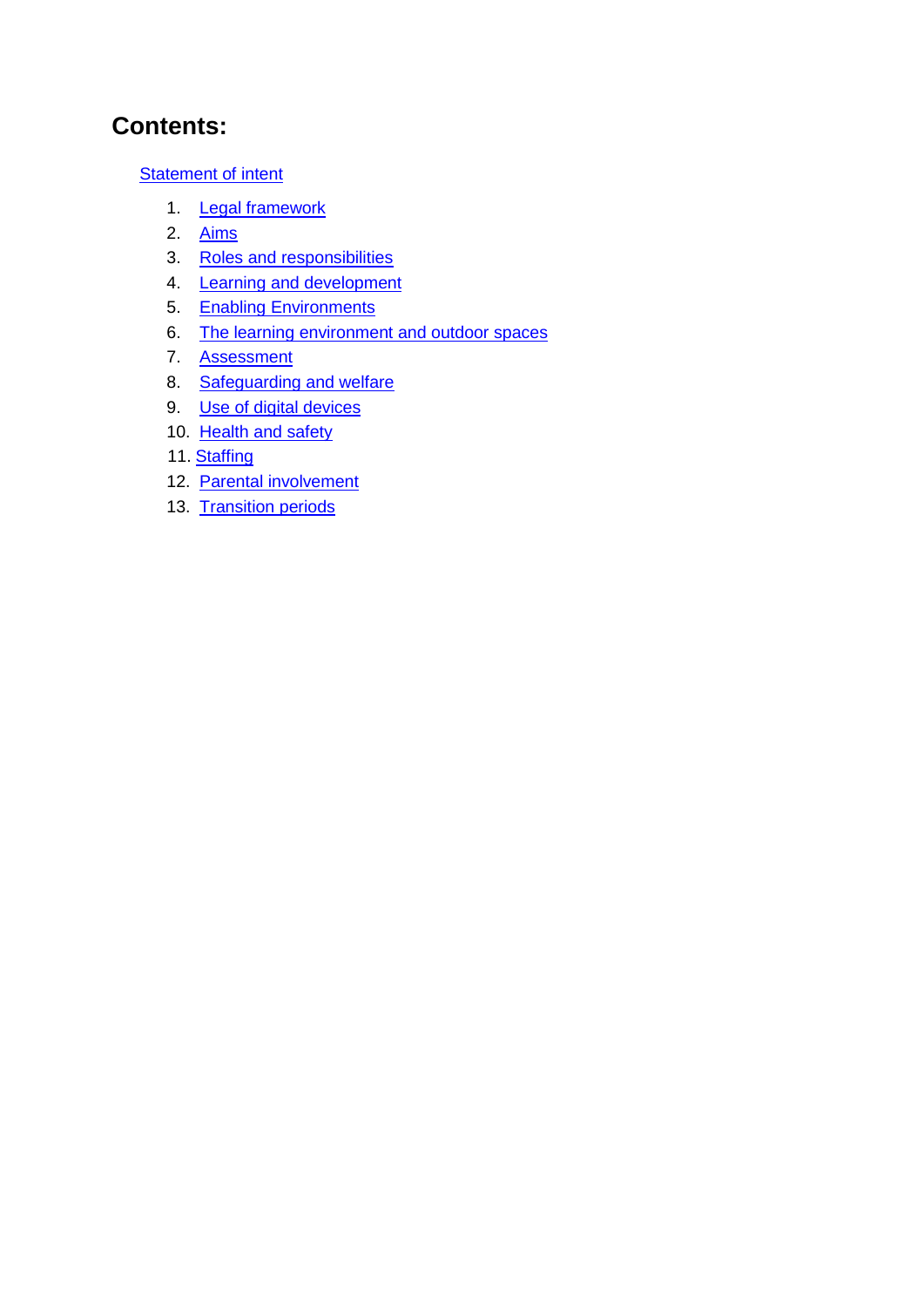## <span id="page-2-0"></span>**Statement of intent**

At St Felix, we greatly value the importance of the early years foundation stage (EYFS) in providing a secure foundation for future learning and development.

This policy has been developed in conjunction with the relevant DfE guidance and legislation to ensure that each child has a happy and positive start to their school life in which they can build a foundation for a love of learning.

We ensure that children learn and develop well and are kept healthy and safe. We promote teaching and learning to ensure children's 'school readiness' and give children a broad range of knowledge and skills that provide the right foundation for good future progress through school and life.

We seek to provide:

- **Quality and consistency**, so that every child makes good progress and no child gets left behind.
- **A secure foundation** through learning and development opportunities which are planned around the needs and interests of each child and are assessed and reviewed regularly.
- **Partnership working** between practitioners and parents.
- **Equality of opportunity** and anti-discriminatory practice, ensuring that every child is included and supported.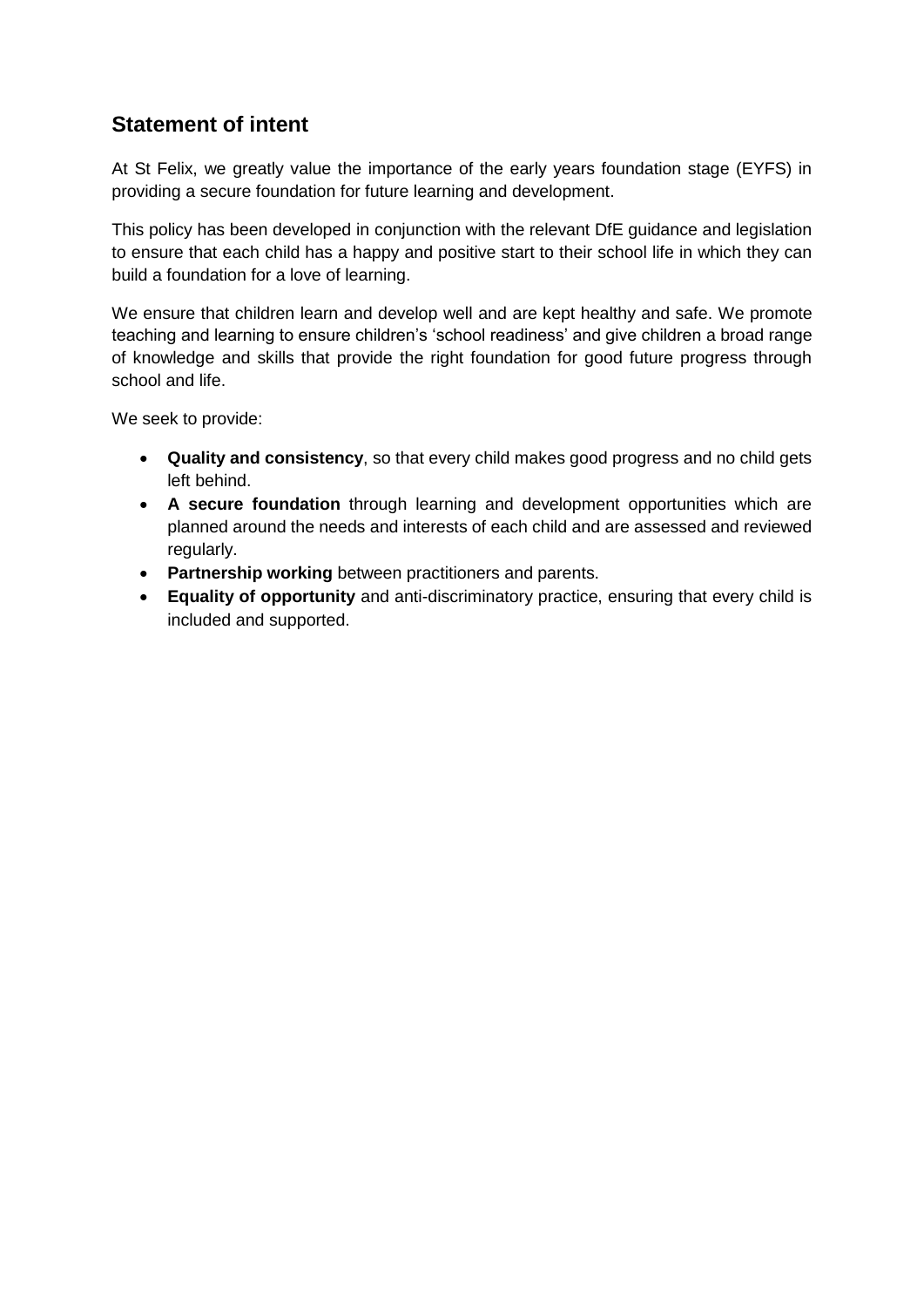## **1. Legal framework**

- 1.1. This policy has due regard to statutory legislation, including, but not limited to, the following:
	- Childcare Act 2006
	- The Safeguarding Vulnerable Groups Act 2006
	- The GDPR
	- Data Protection Act 2018
- 1.2. This policy has due regard to statutory guidance including, but not limited to, the following:
	- DfE (2017) 'Statutory framework for the early years foundation stage'
	- DfE (2019) 'Keeping children safe in education'
	- DfE (2018) 'Working together to safeguard children'
	- DfE (2015) 'The prevent duty'
- 1.3. This policy is intended to be used in conjunction with the following school policies:
	- Safeguarding Policy
	- Allegations of Abuse Against Staff Policy
	- Equal Opportunities Policy
	- Administering Medication Policy
	- Health and Safety Policy
	- Complaints Procedures Policy
	- Staff Code of Conduct

#### **2. Aims**

2.1. Through the implementation of this policy, we aim to:

- Give each child a happy and positive start to their school life in which they can establish a solid foundation for a love of learning.
- Enable each child to develop socially, physically, intellectually and emotionally.
- Encourage children to develop independence within a secure and friendly atmosphere.
- Support children in building relationships through the development of social skills such as cooperation and sharing.
- Work alongside parents to meet each child's individual needs to ensure they reach their full potential.
- 2.2. Four guiding principles shape our practice: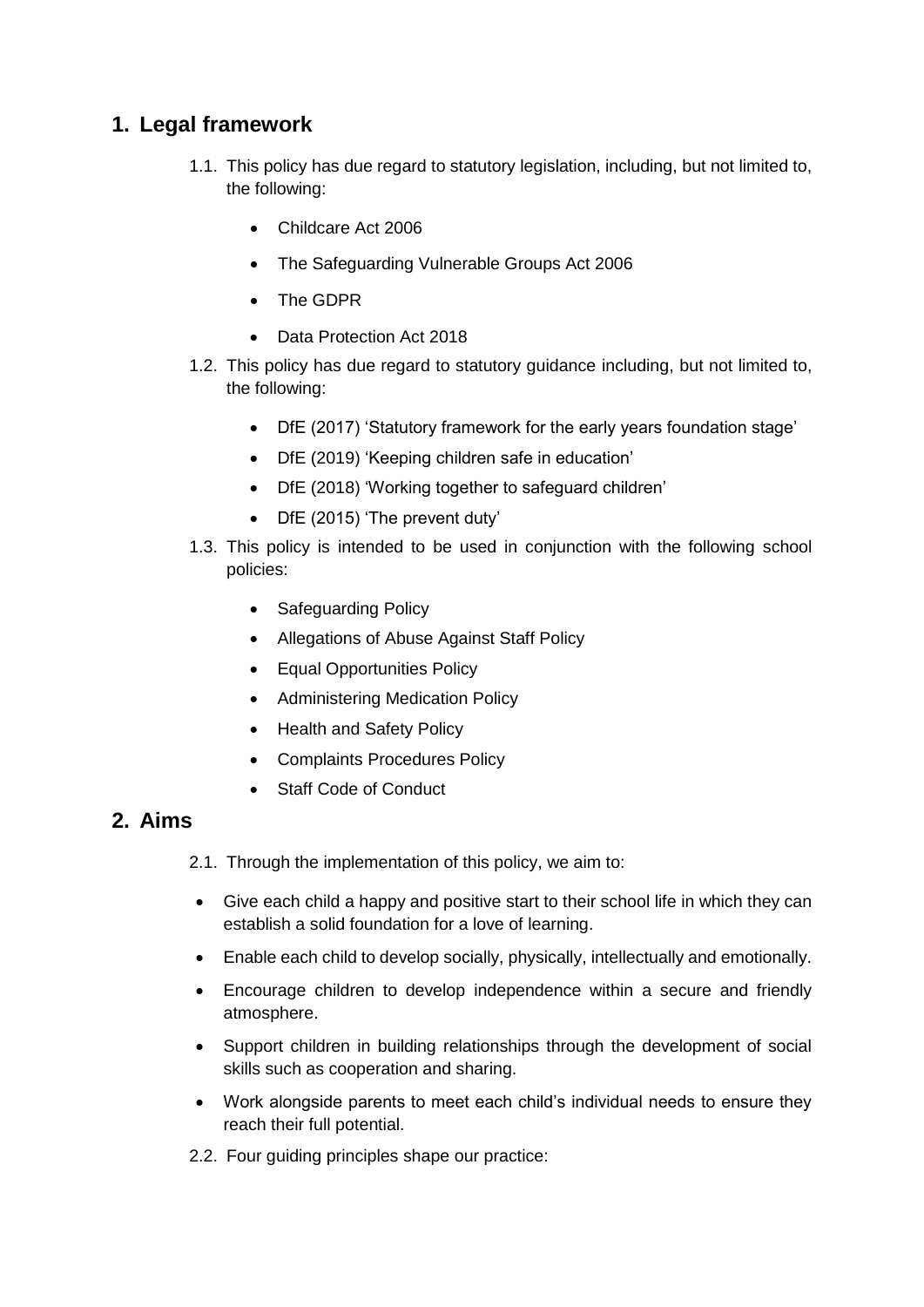- Every child is a unique child, who is constantly learning and can be resilient, capable, confident and self-assured.
- Children learn to be strong and independent through positive relationships.
- Children learn and develop well in enabling environments, in which their experiences respond to their individual needs and there is a strong partnership between the school and parents.
- Children develop and learn in different ways and at different rates.

2.3. To put these principles into practice, the school:

- Provides a balanced curriculum which takes children's different stages of development into account.
- Promotes equality of opportunity and anti-discriminatory practice.
- Works in partnership with parents.
- Plans challenging learning experiences, based on individual needs, which are informed by observation and assessment.
- Provides a safe and secure learning environment.

#### **3. Roles and responsibilities**

- 3.1. The governing board has the overall responsibility for the implementation of this policy.
- 3.2. The EYFS lead, in conjunction with the Head of School, has responsibility for the day-to-day implementation and management of this policy.
- 3.3. The Head of School is responsible for:
	- Ensuring staff members understand the school's systems for recording pupil's profile outcomes and submitting data to the LA.
	- Ensuring staff members clearly record EYFS profile information.
	- Ensuring that staff members responsible for data collection and submission understand the nature of EYFS profile data.
	- Accurately transcribing and converting data for the school's records to electronic records.
	- Checking data against information provided by staff members.
	- Ensuring that information that accompanies EYFS profile data is accurate, e.g. postcodes and unique pupil numbers.
	- Checking and signing-off data before its submission to the LA.
- 3.4. The early years leader is responsible for:
	- Supporting staff development by providing regular training and CPD opportunities.
	- Ensuring that parents are continuously kept informed regarding the achievements and progress of pupils.
	- Maximising parental engagement and community involvement.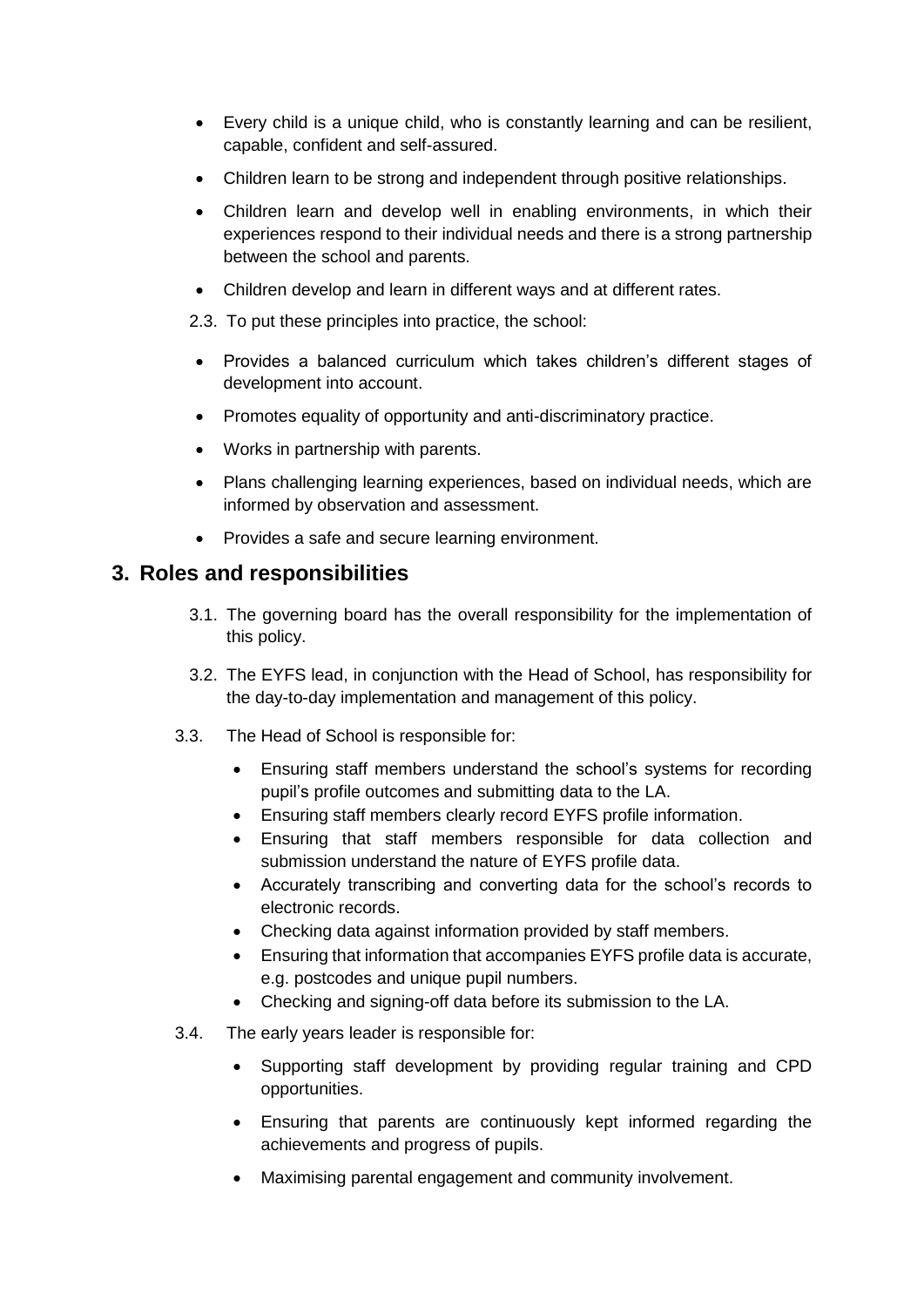- 3.5. The class teacher is responsible for:
	- Ensuring that the pupil(s) they support receive learning tailored to their needs.
	- Engaging with parents to support them in guiding their child's development at home.
	- Helping families with more specialist support, where required.
	- Helping pupils become familiar with the school and acting as a point of contact for pupils and their parents.
- 3.6. EYFS staff members are responsible for:
	- Acting in accordance with this policy at all times.
	- Having a firm understanding of child development and age-appropriate needs.
	- Developing planning that challenges pupils and meets their individual needs.
	- Encouraging pupils to effectively communicate in a variety of ways and work collaboratively.
	- Supporting pupils in becoming mastery learners.
	- Ensuring that the environment is appropriate and safe, as well as being supportive of their learning.
	- Providing learning experiences which adhere to the EYFS statutory framework.
	- Identifying any areas of concern relating to pupils and their learning, development and emotional needs.
	- Ensuring that appropriate measures are in place to safeguard pupils.
	- Taking charge of their own personal development, including undergoing additional training, to benefit pupils and the provisions in place to support pupils.
- 3.7. Parents are responsible for:
	- Ensuring that their child regularly attends school, giving reasons for any absences.
	- Informing the school of any concerns or problems which may affect the child's behaviour, learning or wellbeing.
	- Attending parent consultations and having an active role in the school community.
	- Ensuring that their child is appropriately dressed.
	- Developing their child's knowledge and understanding by continued learning experiences at home.
	- Encouraging their child's development and progress.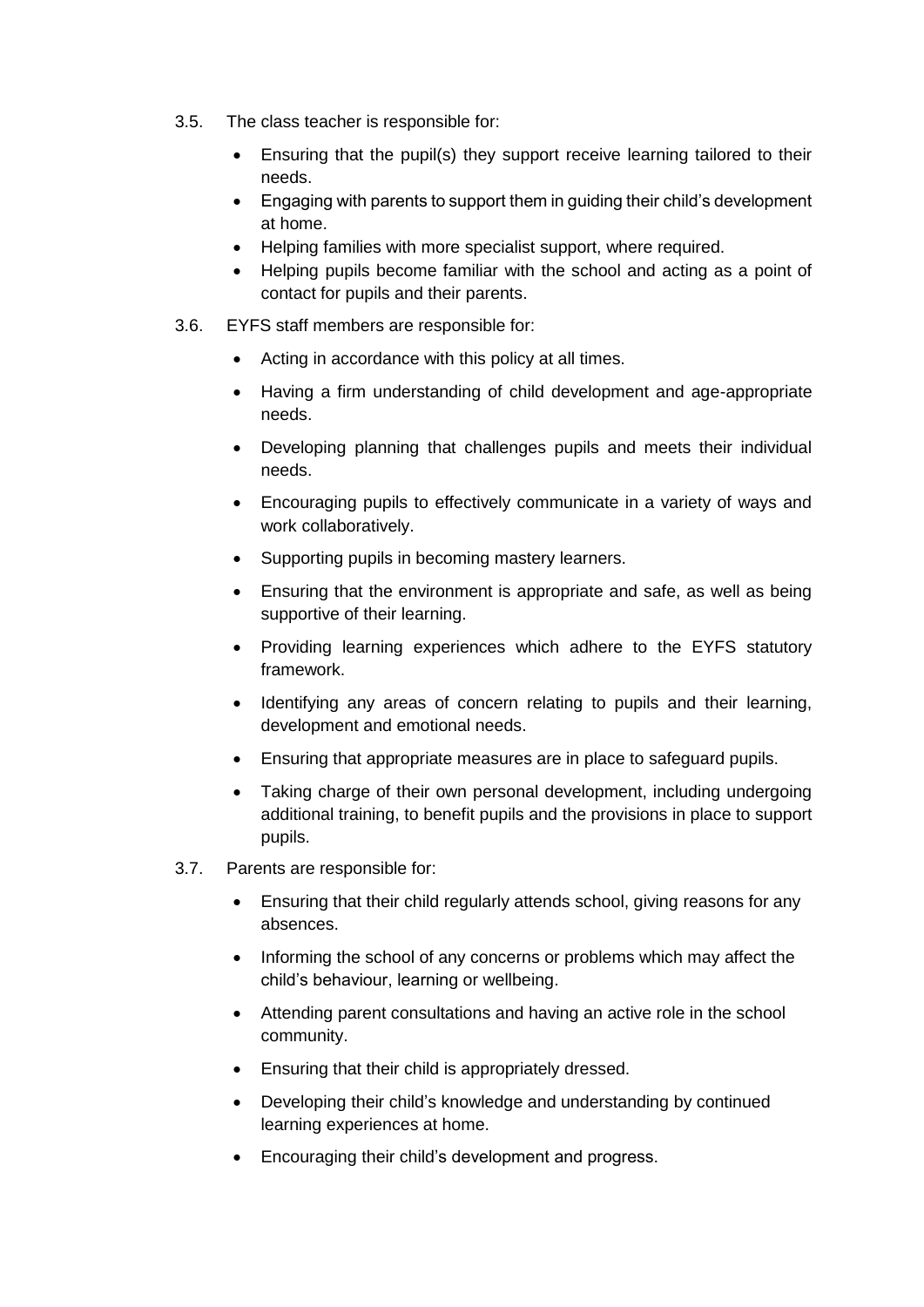## <span id="page-6-0"></span>**4. Learning and development**

- 4.1. There are seven areas of learning and development that shape pupils' education. These are split into two groups: prime areas and specific areas.
- 4.2. The prime areas are:
	- **Communication and language** 
		- $\circ$  The school gives pupils the opportunity to experience a rich language environment, and to develop their confidence and skills in expressing themselves.
	- **Physical development**
		- o The school provides opportunities for pupils to be active and interactive, and to develop their coordination, control and movement. Pupils are helped to understand the importance of physical activity and make healthy choices in relation to food.
	- **Personal, social and emotional development**
		- $\circ$  The school helps pupils to develop a positive sense of themselves and others to enable them to form positive and respectful relationships. Pupils develop social skills and learn how to manage their feelings and behave appropriately in groups, and to be confident in their own abilities.
- 4.3. The specific areas are**:**
	- **Literacy** 
		- The school encourages pupils to link sounds and letters, and to begin to read and write. To assist pupils in doing this, the school gives pupils access to a wide range of reading materials.
	- **Mathematics** 
		- The school provides pupils with the opportunity to develop their skills in counting, understanding and using numbers, and working out simple addition and subtraction problems. Pupils are taught to describe shapes, spaces and measures.

#### **Understanding the world**

- The school guides pupils to make sense of the physical world and their community through opportunities to explore, observe and find out about people, places, technology and the environment.
- **Expressive arts and design** 
	- The school enables pupils to explore and play with a wide range of media and materials, and provides pupils with the opportunity and encouragement to share their thoughts, ideas and feelings through a variety of activities including art and music.

#### 4.4. **Learning strategies**

 Everyone has their own learning style, and we recognise the need to develop strategies that allow everyone to learn in the ways that suit them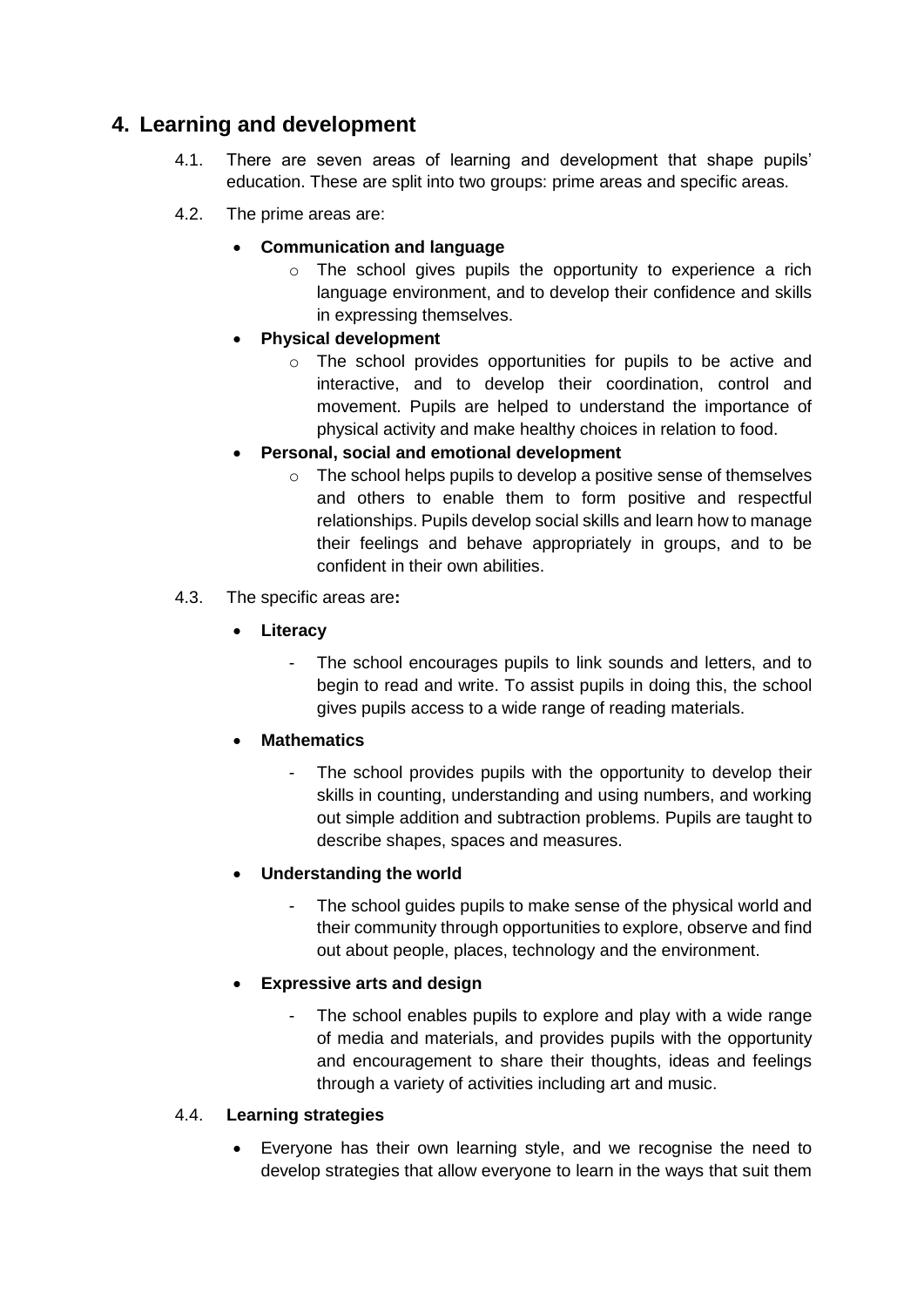best, including through the use of visual, auditory and kinaesthetic resources.

- Staff members will ask open-ended questions and challenge pupils to reexamine and extend their understanding of the world.
- Pupils' personal interests will be used as a basis to develop and extend their skills and knowledge by relating learning intentions to pupils' own life experiences.
- All pupils will be encouraged to make and modify plans as a method of ensuring that they review and reflect on their own learning.
- Evaluations of individual pupils' learning will be used to inform future planning.
- Open-ended resources will be utilised to support exploration and critical thinking, as well as providing provocations to enthuse and motivate pupils.
- Learning objectives will be shared with the pupils and parents setting clear expectations for what pupils are expected to achieve.

#### 4.5. **Learning through play**

- Play is essential to pupils' cognitive, imaginative, creative, emotional and social development. We aim to provide play experiences which have a balance between adult-led and child-initiated play, allowing pupils to explore their own ideas and apply what they have learnt in different situations.
- Pupils will be able to explore at their own pace, but are given consistent boundaries.
- Staff members will be actively engaged in pupils' play, either by undertaking careful observations or by joining in with the pupils in order to develop their activity.

#### **5. Enabling environments**

- 5.1. The school recognises that the environment plays an important role in supporting and extending pupils' learning and development.
- 5.2. The school ensures that pupils from all backgrounds are supported and given the opportunity to do well in accordance with our Equal Opportunities Policy.
- 5.3. Arrangements are in place to support pupils with SEND, including appointing a SENCO.
- 5.4. All staff members are responsible for ensuring that the emotional environment is warm and accepting of everyone.
- 5.5. In order to create an environment in which pupils feel confident to try new things, staff members empathise with pupils, support their emotions and ensure they feel valued.
- 5.6. Pupils have access to a range of learning environments, including indoor and outdoor activities, at all times.
- 5.7. The indoor environment contains resources which are age-appropriate, wellmaintained and accessible to all children.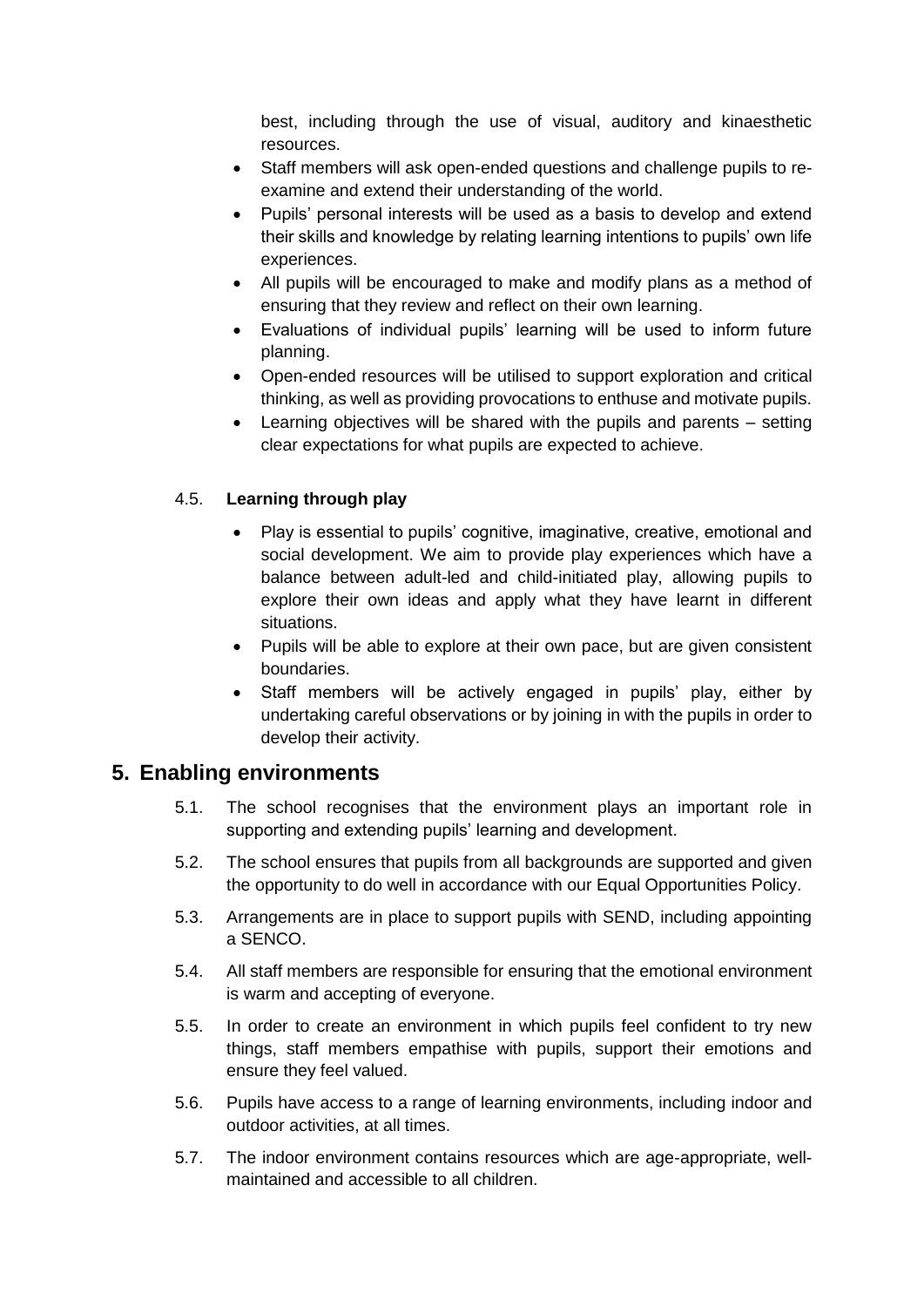- 5.8. All indoor spaces are sufficiently maintained and appropriate for the activities planned in the spaces.
- 5.9. We recognise the positive impact that outdoor learning can have on pupils' wellbeing and development; therefore, we ensure that pupils are given regular opportunities to work outside.
- 5.10. Our outdoor provision incorporates the prime areas of learning, offering pupils the freedom to explore, use their senses and be physically active through:
	- The use of natural materials.
	- Learning about growing and the living world.
	- Research and experimentation.
	- Playing with water.
	- Physical play and movement.
	- Imagination and creativity.
	- Construction and den building.
- 5.11. Learning environments within the school are well organised and suitable for group, individual and whole-class learning – with interactive displays and easily accessible resources utilised to encourage independence.
- 5.12. School rules and expectations of behaviour are consistent throughout the different learning areas and pupils are aware of these.
- 5.13. Educational visits are arranged in order to further expand pupils' learning experiences. Prior to a trip, a risk assessment of the space is carried out and it is ensured that the area is appropriate for the activity and pupils involved.

#### <span id="page-8-0"></span>**6. The learning environment and outdoor spaces**

- 6.1. The classroom is organised in such a way that children can explore and learn in a safe environment.
- 6.2. Children have access to an enclosed outdoor play area unless circumstances, such as the weather, would make outdoor activity inappropriate and unsafe.
- 6.3. There are toilet facilities available to the EYFS, and there are hygienic changing facilities containing a supply of towels and spare clothes.

#### <span id="page-8-1"></span>**7. Assessment**

- 7.1. Assessment plays an important part in helping the school to recognise children's progress, understand their needs, plan activities, and assess the need for support.
- 7.2. Parents will be kept up-to-date with their child's progress and development, and the class teachers will address any learning and development needs in partnership with parents.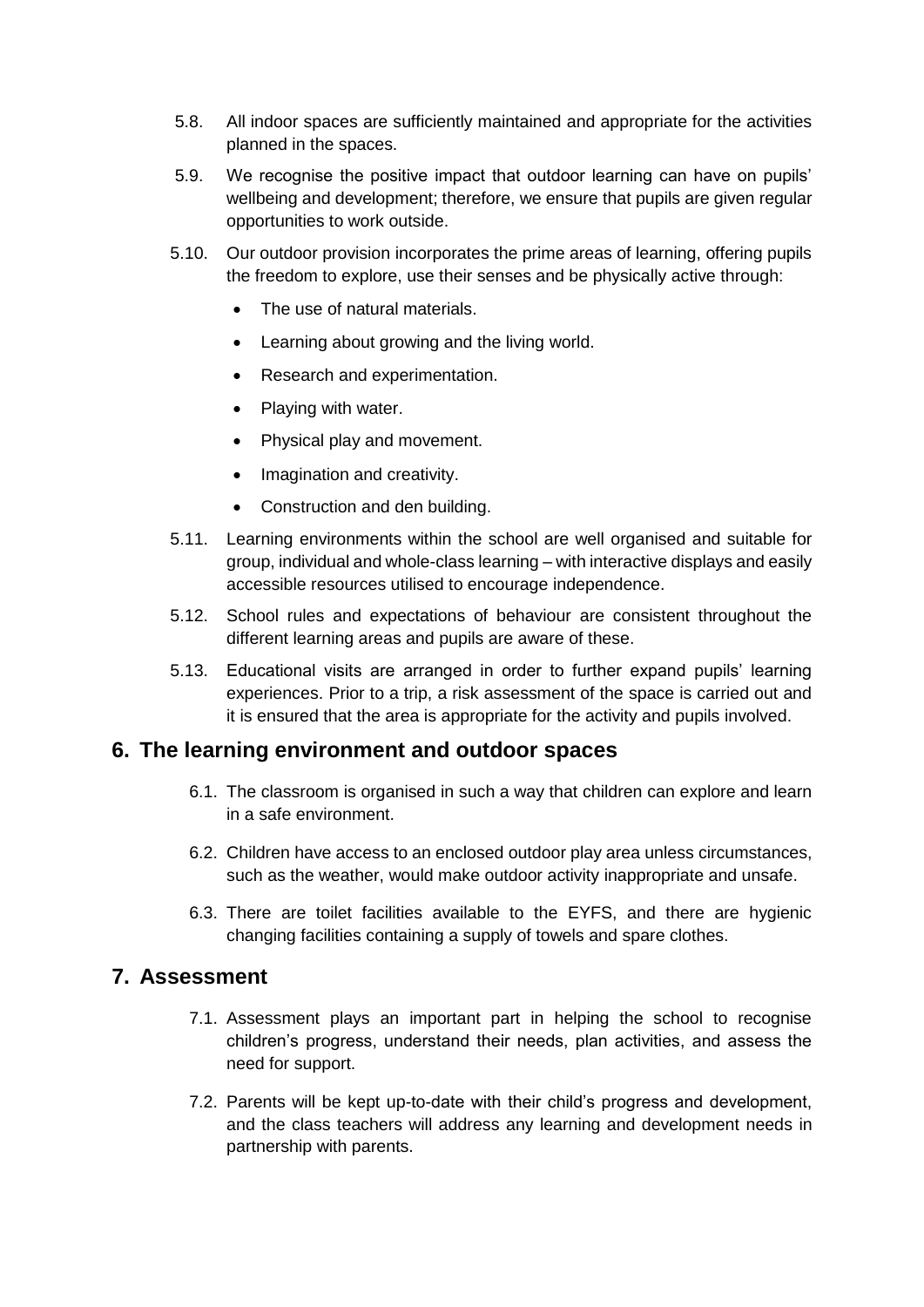- 7.3. Formative assessments are used to assess the learning and development of children in the EYFS. Staff members will observe children to understand their level of achievement, interests and learning styles. This information will then be used to shape learning experiences for each child.
- 7.4. Reasonable adjustments will be made to the assessment process for children

### <span id="page-9-0"></span>**8. Safeguarding and welfare**

- 8.1. All necessary steps are taken to keep the children in our care safe and well.
- 8.2. Any safeguarding or welfare issues will be dealt with in line with the Safeguarding Policy, and all members of staff in the EYFS are required to read this policy as part of their induction training.
- 8.3. The DSL is Mrs Andi Dodds
- 8.4. The deputy DSL is Mrs Tracey Naylor

## <span id="page-9-1"></span>**9. Use of digital devices**

#### **Use of the school's iPads**

- 9.1. Staff are provided with a school device to ensure that only school devices are used to take photographs and videos.
- 9.2. School devices must have passcode protection.
- 9.3. School devices must only be used for work related matters.
- 9.4. School devices must only be used to take photographs in the presence of another staff member and only with the consent of the child's parent.
- 9.5. Staff must not take photographs of bruising or injuries for child protection reasons.
- 9.6. Where staff members have concerns over material on a school device, they must report all concerns to the DSL, following the procedures outlined in the Safeguarding Policy.

#### <span id="page-9-2"></span>**10. Health and safety**

- 10.1. A first-aid box is located in each EYFS classroom and one is available outside.
- 10.2. The class teacher will report any accident or injury involving a child to their parents on the day it occurs, and any first-aid treatment administered to a child will also be reported to their parents.
- 10.3. Accidents and injuries will be recorded on a school incident form and passed to the Head of School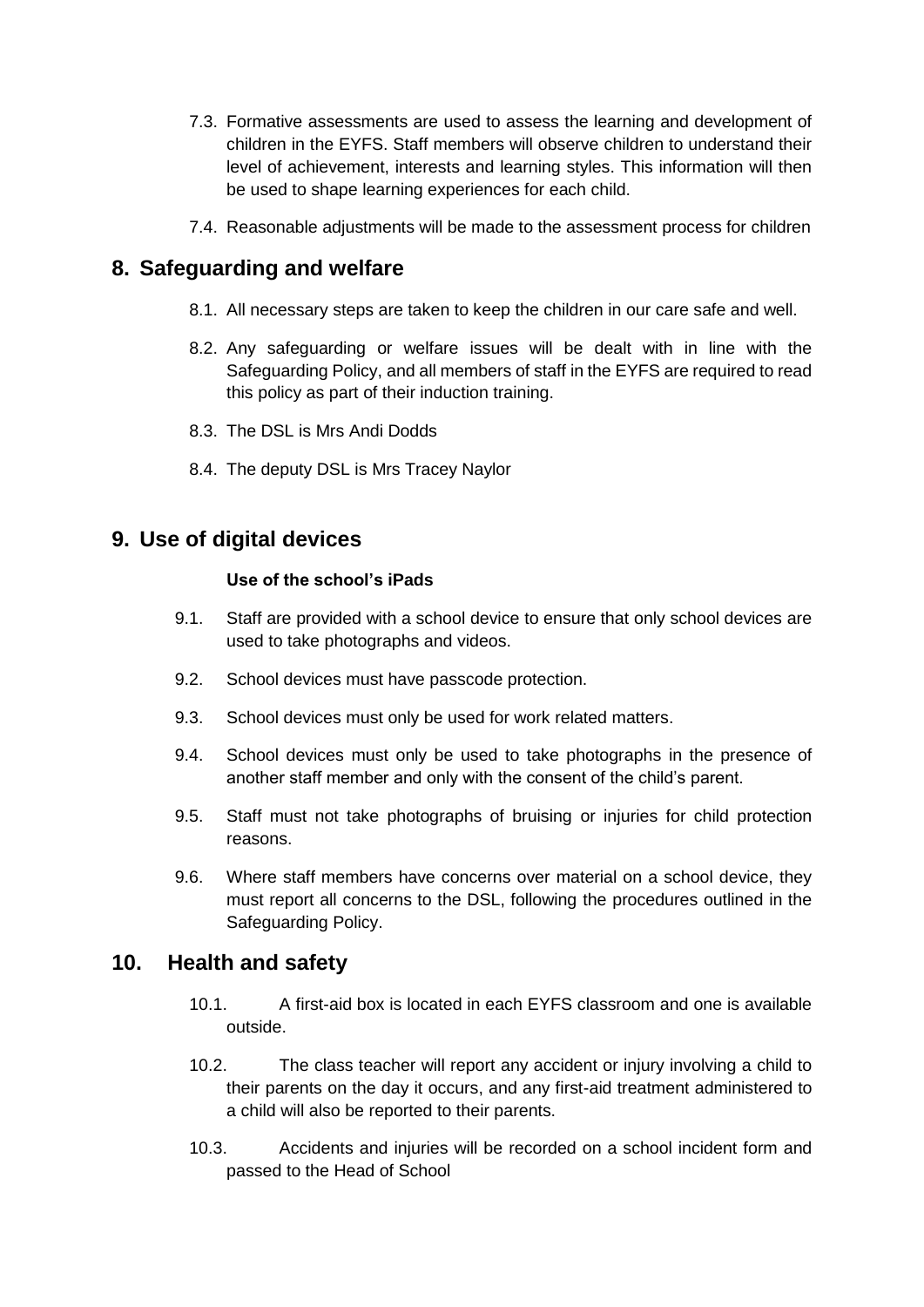## <span id="page-10-0"></span>**11. Staffing**

- 11.1. Tracey Naylor holds QTS alongside at least two years' experience working in an early years setting. At least half of the other EYFS staff hold a full and relevant level 2 qualification.
- 11.2. Sarah Chambers will provide cover for the EYFS lead in her absence and is deemed fully qualified to do so by the EYFS lead and head of school.
- 11.3. There will be at least one member of staff on the school premises at all times who has a current paediatric first-aid (PFA) certificate.
- 11.4. Any member of staff who has sole responsibility for looking after a group of children will also hold a PFA certificate.
- 11.5. All newly qualified staff with a level 2 or 3 qualification will be PFA trained.
- 11.6. The school will organise PFA training to be renewed every three years.
- 11.7. The list of staff who hold PFA certificates can be found in the staff room.
- 11.8. The school provides a staffing ratio in line with the safeguarding and welfare requirements set out in the 'Statutory framework for the early years foundation stage'.
- 11.9. Only members of staff with level 2 English and maths qualifications will count towards the staffing ratios at level 3.
- 11.10. The school adopts the following staffing ratios:
	- For children aged three and over:
		- Where a staff member with qualified teacher status (QTS), early years professional status, or another suitable level 6 qualification is working directly with the children, there is one member of staff for every 13 children, and at least one other member of staff holds a full and relevant level 3 qualification.
		- Where a member of staff does not hold QTS, early years professional status, or another suitable level 6 qualification, there is one member of staff for every eight children. At least one staff member holds a full and relevant level 3 qualification, and at least half of all other staff hold a full and relevant level 2 qualification.
- 11.11. Only under exceptional circumstances, and where the quality of care and safety of children is maintained, will changes be made to the ratios.
- 11.12. Parents will be informed about staffing arrangements and, when relevant and practical, will be involved in staffing arrangement decisions.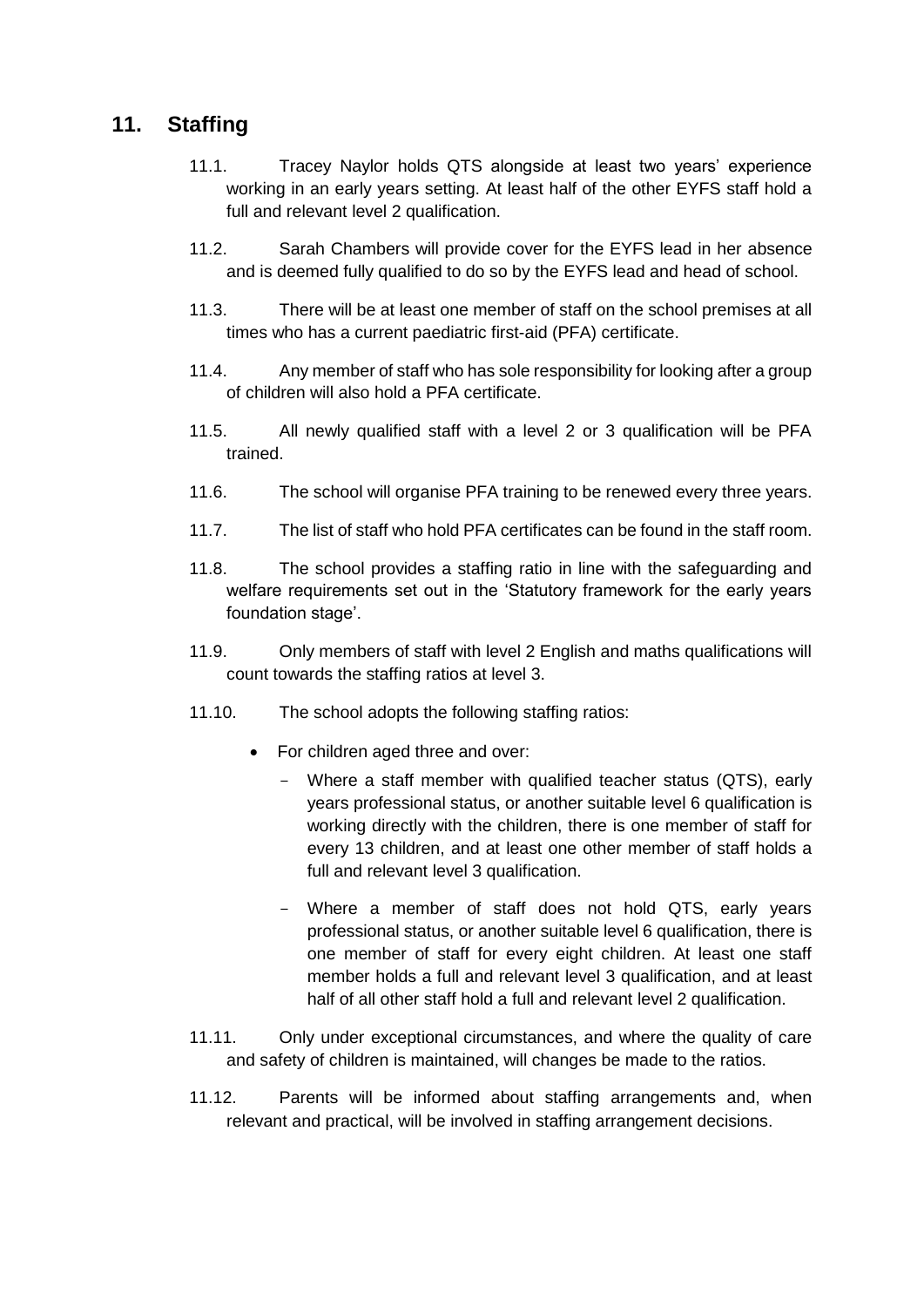## <span id="page-11-0"></span>**12. Parental involvement**

- 12.1. We firmly believe that the EYFS cannot function without the enduring support of parents.
- 12.2. Parents are invited to parents' evenings in the Autumn and Spring; however, the school has an open time every Tuesday morning to aid liaison.
- 12.3. The school holds Parent Partnership events in the Autumn and Summer Term
- 12.4. Parents are asked to sign permission slips for any visits out of school, use of photographs of their child and using the internet at school.
- 12.5. Parents are asked to complete admission forms, a medical form and to write a brief synopsis about their child to help the school to understand their character and personality.

## <span id="page-11-1"></span>**13. Transition periods**

13.1. The following process is in place to ensure children's successful transition to Year 1: